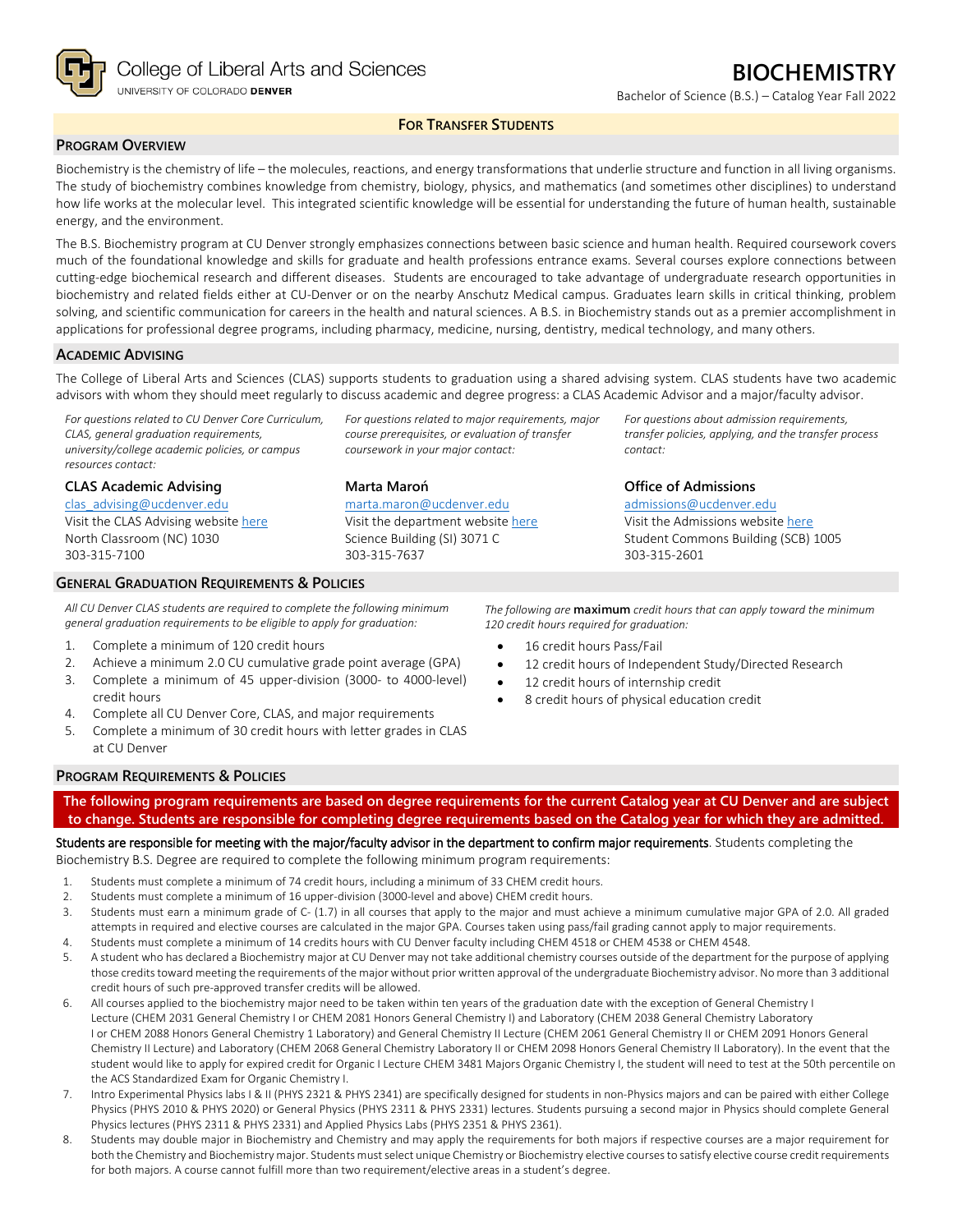Bachelor of Science (B.S.) – Catalog Year Fall 2022

## **FOR TRANSFER STUDENTS**

**COURSEWORK THAT CAN BE COMPLETED AT PREVIOUS INSTITUTION**

The following is a "bucket" of requirements students can complete prior to transferring to CU Denver, including equivalent Colorado Community College System (CCCS) courses. To determine the equivalencies of courses to be completed at non-CU Denver institutions, students can visit [www.transferology.com](http://www.transferology.com/)**.** It is critical students connect with a CU Denver academic advisor to ensure planned courses will transfer and apply to CU Denver degree requirements. All non-CU Denver coursework must be completed with a C- or better to be eligible for transfer.

Students interested in completing an Associate (A.A. or A.S.) Degree or a Colorado Statewide Transfer Articulation Agreement or Degree with [Designation \(DWD\)](https://highered.colorado.gov/transfer-degrees) must work with their community/junior college academic advisor to create an academic plan that accounts for all degree or transfer articulation agreement requirements. Colorado Community College Students may also explore the option to complet[e Reverse Transfer](https://highered.colorado.gov/students/attending-college/colorado-reverse-transfer) at CU Denver.

| Requirements                                              | <b>CU Denver</b> | <b>CCCS Equivalent Courses &amp; Notes</b>                                                                                                                            |  |
|-----------------------------------------------------------|------------------|-----------------------------------------------------------------------------------------------------------------------------------------------------------------------|--|
|                                                           | <b>Credits</b>   |                                                                                                                                                                       |  |
| CU Denver Core Curriculum Requirements                    | $34 - 40$        |                                                                                                                                                                       |  |
| ENGL 1020 - Core Composition I                            | 3                | <b>ENG 1021</b>                                                                                                                                                       |  |
| ENGL 2030 - Core Composition II                           | 3                | <b>ENG 1022</b>                                                                                                                                                       |  |
| Mathematics                                               | $3 - 4$          | MAT 2410 recommended or GT-MA1                                                                                                                                        |  |
| Arts                                                      | 3                | GT-AH                                                                                                                                                                 |  |
| Humanities                                                | 3                | GT-AH or GT-HI                                                                                                                                                        |  |
| <b>Behavioral Sciences</b>                                | $3 - 4$          | GT-SS                                                                                                                                                                 |  |
| Social Sciences                                           | $3 - 4$          | GT-SS or GT-HI <sup>*</sup>                                                                                                                                           |  |
| Natural/Physical Science with lab                         | $4 - 5$          | CHE 1111 or GT-SC1                                                                                                                                                    |  |
| Natural/Physical Science without lab or Math              | $3 - 5$          | CHE 1112 or GT-SC2 or GT-MA1 (except the course used for Core Math) or GT-<br>SC <sub>1</sub>                                                                         |  |
| International Perspectives                                | 3                | Additional GT-AH, HI, SS* (see note below)                                                                                                                            |  |
| Cultural Diversity                                        | 3                | To be completed at CU Denver. This requirement must be completed with an<br>upper-division course and CCCS courses will not apply.                                    |  |
| <b>CLAS Graduation Requirements</b>                       | $15 - 29$        |                                                                                                                                                                       |  |
| <b>CLAS Communicative Skills</b>                          | 3                | COM 1150 or PHI 1013                                                                                                                                                  |  |
|                                                           |                  | (e.g.) SPA 1012 or ASL 1122                                                                                                                                           |  |
| CLAS Second Language                                      | $0 - 10$         | Students have several options to fulfill this requirement. Please consult a CU                                                                                        |  |
|                                                           |                  | Denver CLAS Academic Advisor.                                                                                                                                         |  |
| <b>CLAS Humanities</b>                                    | 3                | Any transferrable LIT, HIS, HUM, or PHI course                                                                                                                        |  |
| <b>CLAS Behavioral Sciences</b>                           | $3 - 4$          | Any transferrable ANT, COM, or PSY course (except GT-SC courses)                                                                                                      |  |
| <b>CLAS Social Sciences</b>                               | $3 - 4$          | Any transferrable ECO, ETH, GEO, POS, or SOC course (except GT-SC courses)                                                                                            |  |
|                                                           |                  | CHF 2111 or GT-SC1                                                                                                                                                    |  |
| CLAS Natural/Physical Science with lab<br>$3 - 5$         |                  | If you completed only one science course with a lab for the CU Denver Core<br>Curriculum, this course must have an associated lab.                                    |  |
| <b>BICM Major Courses</b>                                 | 45               |                                                                                                                                                                       |  |
| CHEM 2031 & 2038 General Chemistry I with Lab             | $\overline{4}$   | CHE 1111                                                                                                                                                              |  |
|                                                           |                  | Course can fulfill CU Denver Core Natural/Physical Science with lab                                                                                                   |  |
| CHEM 2061 & 2068 General Chemistry II with Lab            | 5                | CHE 1112<br>Course can fulfill CU Denver Core Natural/Physical Science with lab                                                                                       |  |
| BIOL 2010 & 2011 Organisms to Ecosystems (Gen             | $\overline{4}$   | <b>BIO 1111</b>                                                                                                                                                       |  |
| Bio) with lab                                             |                  | Course can fulfill CU Denver Core Natural/Physical Science with lab                                                                                                   |  |
| BIOL 2020 & 2021 Molecules to Cells (Gen Bio) with<br>lab | 4                | <b>BIO 1112</b><br>Course can fulfill CU Denver Core Natural/Physical Science with lab                                                                                |  |
| CHEM 3411 & 3418 Organic Chemistry I with lab             | 5                | CHF 2111<br>To apply as CHEM 3481 & 3488 if completed prior to transfer-See CU Denver CHEM Advisor                                                                    |  |
|                                                           |                  | *Note: CCCS courses are counted as lower-division credits at CU Denver                                                                                                |  |
| CHEM 3421 & 3428 Organic Chemistry II with lab            | 5                | CHE 2112<br>To apply as CHEM 3491 if completed prior to transfer-See CU Denver CHEM Advisor<br>*Note: CCCS courses are counted as lower-division credits at CU Denver |  |
| PHYS 2311 & 2321 General Physics I with Lab and           |                  |                                                                                                                                                                       |  |
| PHYS 2331 & 2341 General Physics II with Lab or           |                  | PHY 2111 and PHY 2112 (for General Physics) <b>or</b>                                                                                                                 |  |
| PHYS 2010 & 2321 College Physics I with Lab and           | 10               | PHY 1111 and PHY 1112 (for College Physics)<br>Courses can fulfill CU Denver Core Natural/Physical Science with lab                                                   |  |
| PHYS 2020 & 2341 College Physics II with Lab              |                  |                                                                                                                                                                       |  |
| MATH 1401 Calculus I                                      | 4                | MAT 2410 (Course can fulfill CU Denver Core Mathematics)                                                                                                              |  |
| MATH 2411 Calculus II                                     | $\overline{4}$   | MAT 2420 (Course can fulfill CU Denver Core Mathematics)                                                                                                              |  |
|                                                           |                  |                                                                                                                                                                       |  |
| Minimum Applicable Transfer Credit Hours                  | 60               | Students completing less than 60 applicable transfer credit hours will have<br>additional credit hours to complete at CU Denver. Students needing general             |  |
| Recommended:                                              |                  | elective credits should consult a CU Denver CLAS Academic Advisor.                                                                                                    |  |

\*The applicability of Guaranteed Transfer (GT Pathways) courses to specific CU Denver Core Curriculum requirements requires completion of a block of five courses: two GT-AH courses; one GT-HI course; one GT-SS course; and one additional GT-AH, GT-HI, or GT-SS course.